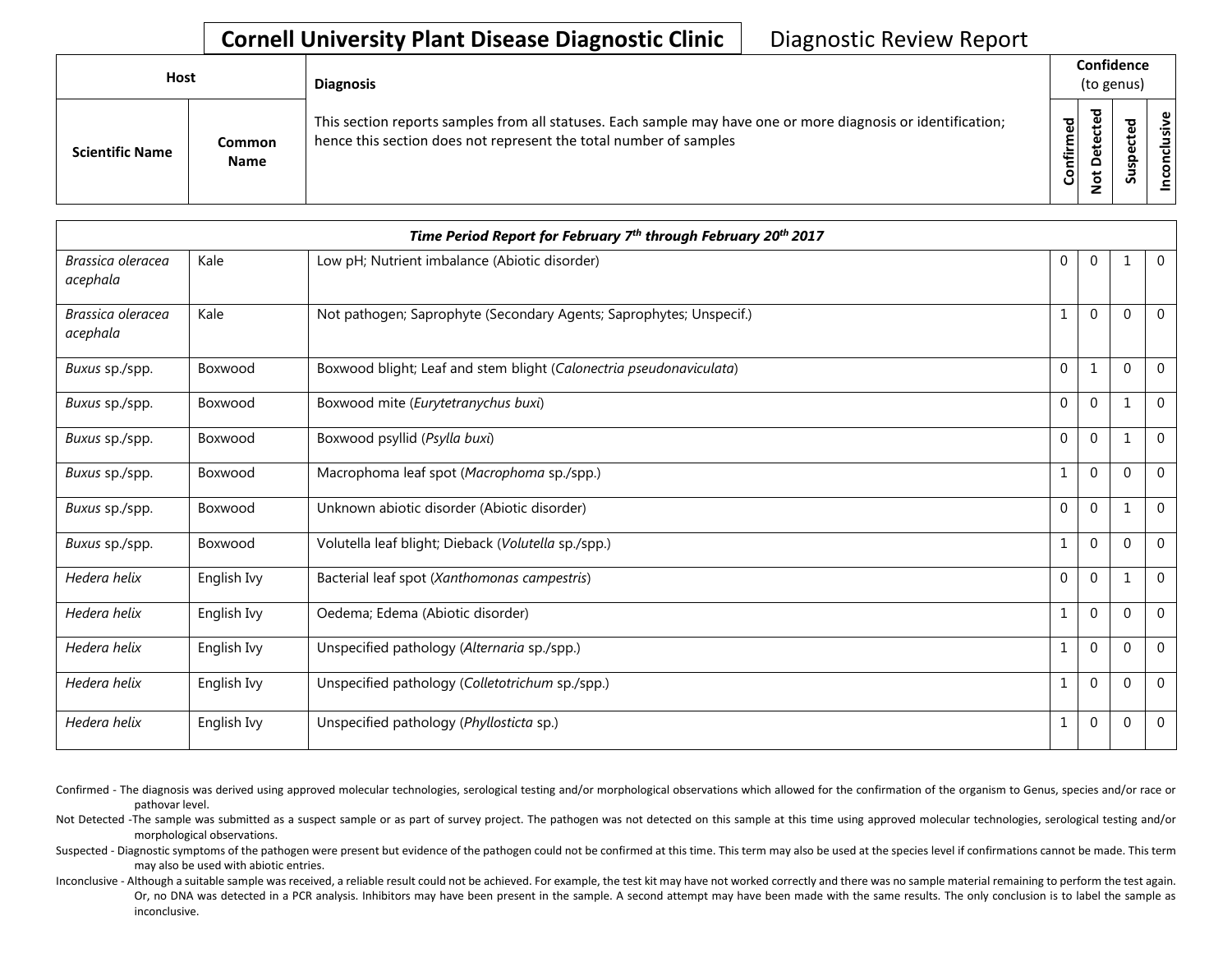## **Cornell University Plant Disease Diagnostic Clinic** | Diagnostic Review Report

| Host                   |                       | <b>Diagnosis</b>                                                                                                                                                                   |                    | Confidence<br>(to genus) |                                 |       |  |
|------------------------|-----------------------|------------------------------------------------------------------------------------------------------------------------------------------------------------------------------------|--------------------|--------------------------|---------------------------------|-------|--|
| <b>Scientific Name</b> | Common<br><b>Name</b> | This section reports samples from all statuses. Each sample may have one or more diagnosis or identification;<br>hence this section does not represent the total number of samples | ිත<br>ම<br>Confirm | ᇃ<br>$\Omega$<br>۰       | ъ<br>ω<br>o<br>௨<br>s<br>∍<br>n | usive |  |

| Humulus lupulus          | Hops                   | Hop downy mildew (Pseudoperonospora humuli)                         | $\mathbf 0$  |              | $\Omega$     | $\mathbf{0}$   |
|--------------------------|------------------------|---------------------------------------------------------------------|--------------|--------------|--------------|----------------|
| Humulus lupulus          | Hops                   | Insect damage (Unidentified Insect)                                 | 1            | $\Omega$     | $\Omega$     | $\Omega$       |
| Humulus lupulus          | Hops                   | Spider mites (Family Tetranychidae)                                 | 1            | $\mathbf{0}$ | $\Omega$     | $\mathbf{0}$   |
| Humulus lupulus          | Hops                   | Unknown abiotic disorder (Abiotic disorder)                         | $\mathbf 0$  | $\mathbf 0$  | 1            | $\overline{0}$ |
| Hydrangea<br>macrophylla | Bigleaf<br>Hydrangea   | Calcium deficiency (Abiotic disorder)                               | $\mathbf{1}$ | $\Omega$     | $\Omega$     | $\overline{0}$ |
| Hydrangea<br>macrophylla | Bigleaf<br>Hydrangea   | No pathogen found (Identification Analysis)                         | $\mathbf{1}$ | $\Omega$     | $\Omega$     | $\overline{0}$ |
| Hydrangea<br>macrophylla | Bigleaf<br>Hydrangea   | Oedema; Edema (Abiotic disorder)                                    | 1            | $\Omega$     | $\Omega$     | $\overline{0}$ |
| Hydrangea<br>macrophylla | Bigleaf<br>Hydrangea   | Unknown abiotic disorder (Abiotic disorder)                         | $\mathbf{0}$ | $\mathbf{0}$ | $\mathbf{1}$ | $\mathbf 0$    |
| Picea sp./spp.           | Spruce<br>(ornamental) | Chemical; Environmental injury (Abiotic disorder)                   | $\mathbf{0}$ | $\mathbf{0}$ | 1            | $\mathbf 0$    |
| Picea sp./spp.           | Spruce<br>(ornamental) | Moisture stress (Abiotic disorder)                                  | $\Omega$     | $\Omega$     | $\mathbf{1}$ | $\overline{0}$ |
| Picea sp./spp.           | Spruce<br>(ornamental) | Not pathogen; Saprophyte (Secondary Agents; Saprophytes; Unspecif.) | 1            | $\mathbf{0}$ | $\Omega$     | $\overline{0}$ |

- Confirmed The diagnosis was derived using approved molecular technologies, serological testing and/or morphological observations which allowed for the confirmation of the organism to Genus, species and/or race or pathovar level.
- Not Detected -The sample was submitted as a suspect sample or as part of survey project. The pathogen was not detected on this sample at this time using approved molecular technologies, serological testing and/or morphological observations.
- Suspected Diagnostic symptoms of the pathogen were present but evidence of the pathogen could not be confirmed at this time. This term may also be used at the species level if confirmations cannot be made. This term may also be used with abiotic entries.
- Inconclusive Although a suitable sample was received, a reliable result could not be achieved. For example, the test kit may have not worked correctly and there was no sample material remaining to perform the test again. Or, no DNA was detected in a PCR analysis. Inhibitors may have been present in the sample. A second attempt may have been made with the same results. The only conclusion is to label the sample as inconclusive.